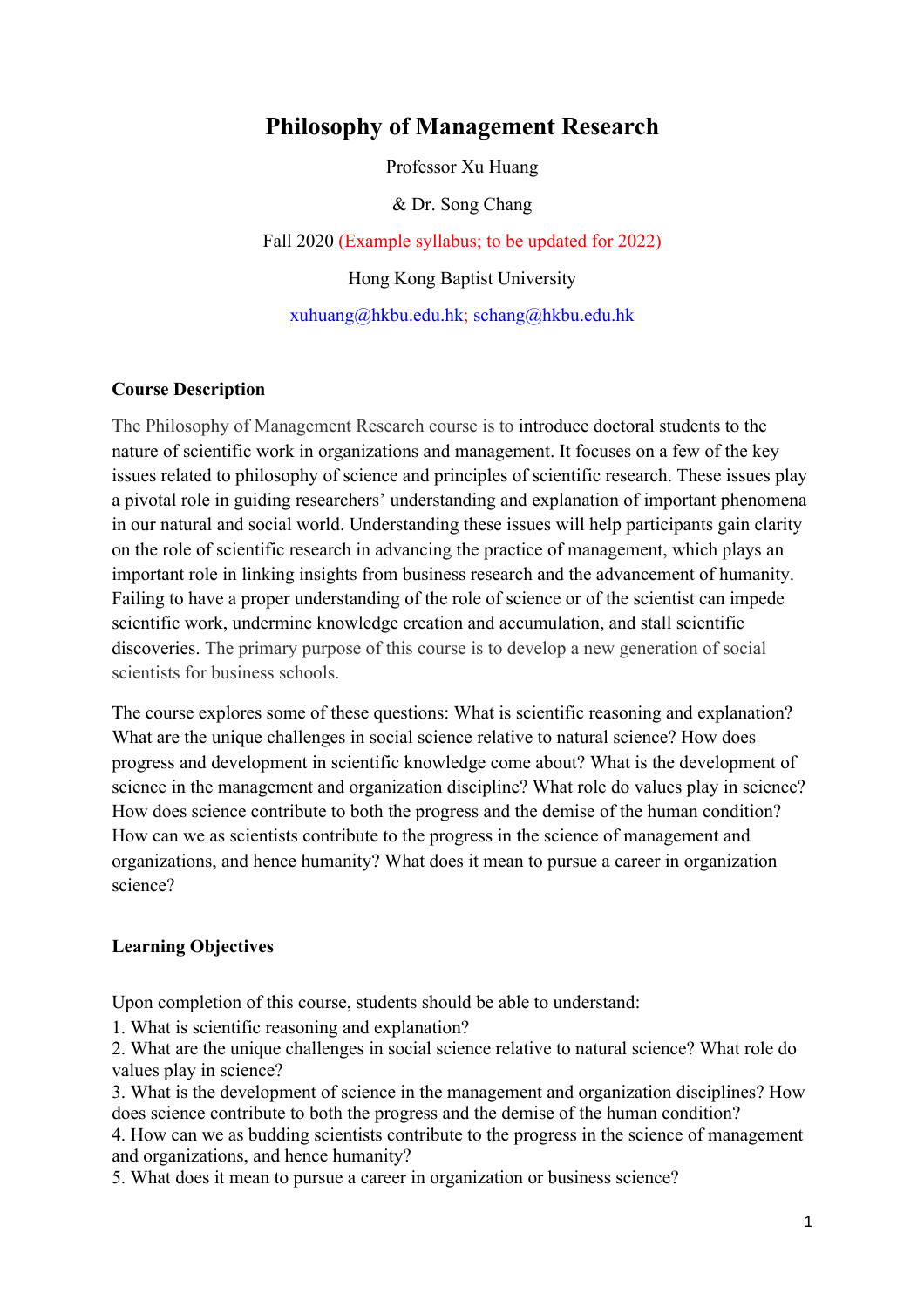# **Indicative Assessment Tasks**

| Continuous assessment: | 40% Individual Presentation and Debate |
|------------------------|----------------------------------------|
| Written assignment:    | 60%                                    |

Individual/Group Presentation and Debate: Students are required to read all the core materials and lead class discussions. Students also need to present their ideas through individual presentations and group debates.

Individual Written Assignment: Students are required to write a 3000 to 5000-word essay by reflecting on their understanding of scientific research in their respective disciplines.

# **Course Materials**

Books (participants must buy these books)

- 1. Kuhn, Thomas (1996). *The structure of scientific revolutions.3rdedition.* Chicago: The University of Chicago Press. (ISBN: 0-226-45808-3, paper)
- 2. Okasha, Samir (2002). *Philosophy of science: A very short introduction*. New York: Oxford University Press.
- 3. Risjord, Mark (2014). *Philosophy of social science: A contemporary introduction*. New York: Routledge.
- 4. Additional readings listed below.

| Week           | Date   | Content                | Remarks                                                                                                  |
|----------------|--------|------------------------|----------------------------------------------------------------------------------------------------------|
| 1              | Sep 11 | Introduction           |                                                                                                          |
| $\overline{2}$ | Sep 18 | Individual preparation | No class (get required<br>books)                                                                         |
| 3              | Sep 25 | Book review (Zoom)     | Okasha, Samir (2002).<br>Philosophy of science: A<br>very short introduction.                            |
| 4              | Oct 2  | No Class               | The day following the Mid-<br><b>Autumn Festival</b>                                                     |
| 5              | Oct 9  | Book review            | Risjord, Mark (2014).<br>Philosophy of social<br>science: A contemporary<br><i>introduction</i> . Part A |
| 6              | Oct 16 | Book review            | Risjord, Mark (2014).<br>Philosophy of social<br>science: A contemporary<br>introduction. Part B         |

### **Time Table**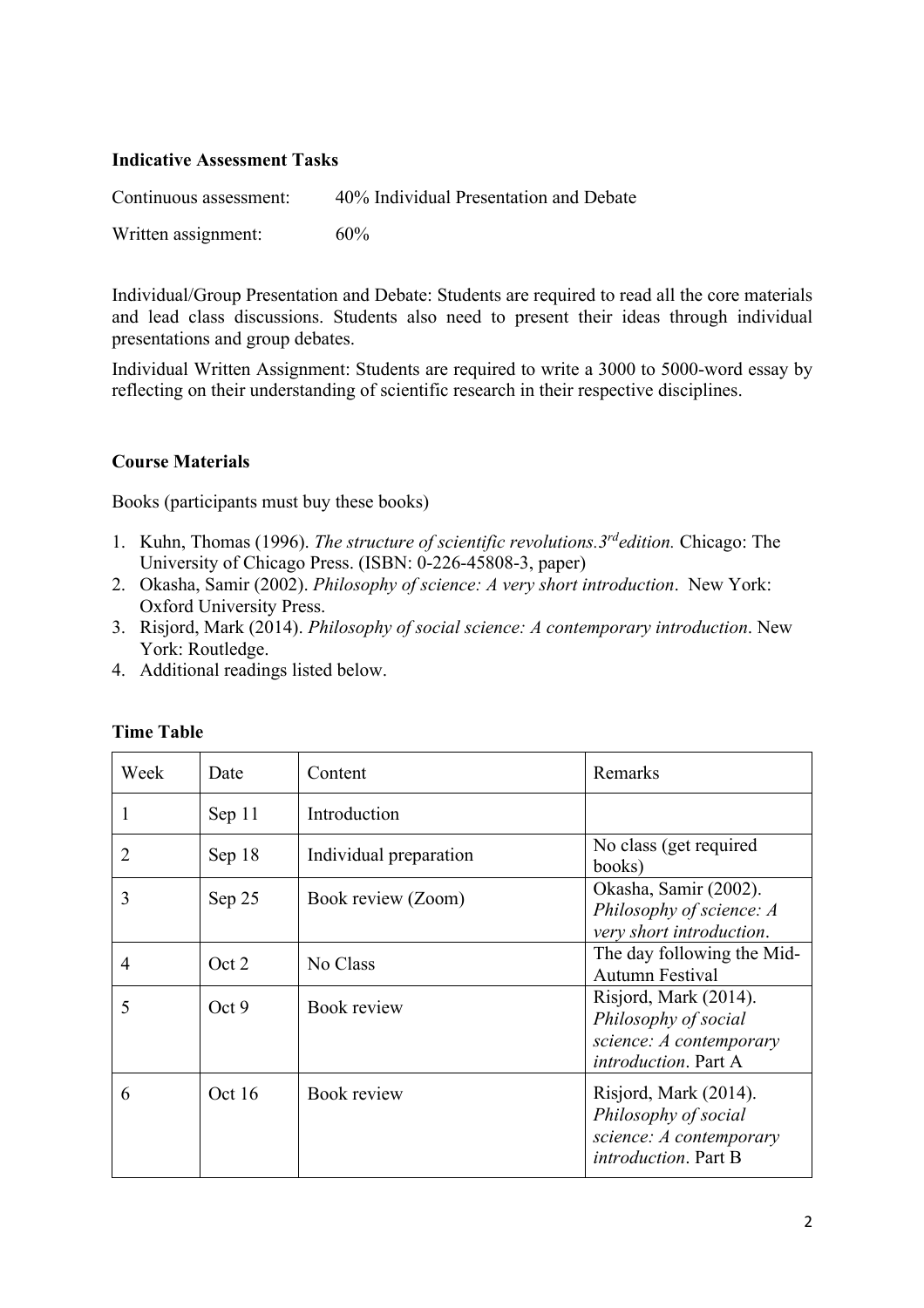|    | Oct 23   | Book review                                                                         | Risjord, Mark (2014).<br>Philosophy of social<br>science: A contemporary<br><i>introduction</i> . Part C |
|----|----------|-------------------------------------------------------------------------------------|----------------------------------------------------------------------------------------------------------|
| 8  | Oct 30   | Book review                                                                         | Kuhn, Thomas (1996). The<br>structure of scientific<br>revolutions & others. Part A                      |
| 9  | Nov $6$  | Book review                                                                         | Kuhn, Thomas (1996). The<br>structure of scientific<br>revolutions & others Part B                       |
| 10 | Nov $13$ | Book review                                                                         | Additional readings                                                                                      |
| 11 | Nov $20$ | Debates 1 and 2                                                                     | Group A & B; Group C & D                                                                                 |
| 12 | Nov $27$ | Debates 3 and 4                                                                     | Group A & C; Group B & D                                                                                 |
| 13 | Dec 4    | Life in science and society: Essay<br>and individual<br>submission<br>presentations |                                                                                                          |

# **Course Design**

*Students will be divided into 4 groups (Groups A, B, C, D) (depending on the number of students enrolled). Each group needs to lead class discussions on assigned readings as well as to participate in class debates.* 

1. All the reading materials and course contents revolve around four key "debate questions."

Debate 1: "Social science is not different from natural science in terms of the goals of explanation, prediction, and seeking truth, as well as epistemology, ontology, and observational methods." Take a position either FOR or AGAINST this statement and present your best arguments (citing relevant literature or evidence) to defend your position. (A&B)

Debate 2: "Scientific change and scientific progress is slow because normal science and paradigms constraint the vision and worldview of scientists. They ignore anomalies due to the paradigmatic perspective." Take a position either FOR or AGAINST this statement and present your best arguments (citing relevant literature or evidence) to defend your position. (C&D)

Debate 3: "The relationship between management theory and practice has constituted one of the hottest debates for decades in both global and domestic communities (e.g., Aguinis, et al., 2012; Van de Ven, 2007). Currently, in business schools, the researchers aiming at producing scientific and/or practical knowledge have often been treated as different groups. Here, as a key question, do you think our academic research can really inform managerial practice?" Take a position FOR or AGAINST this statement and present your best argument (citing relevant literature or evidence, and examples in management research) and defend your position. (A&C)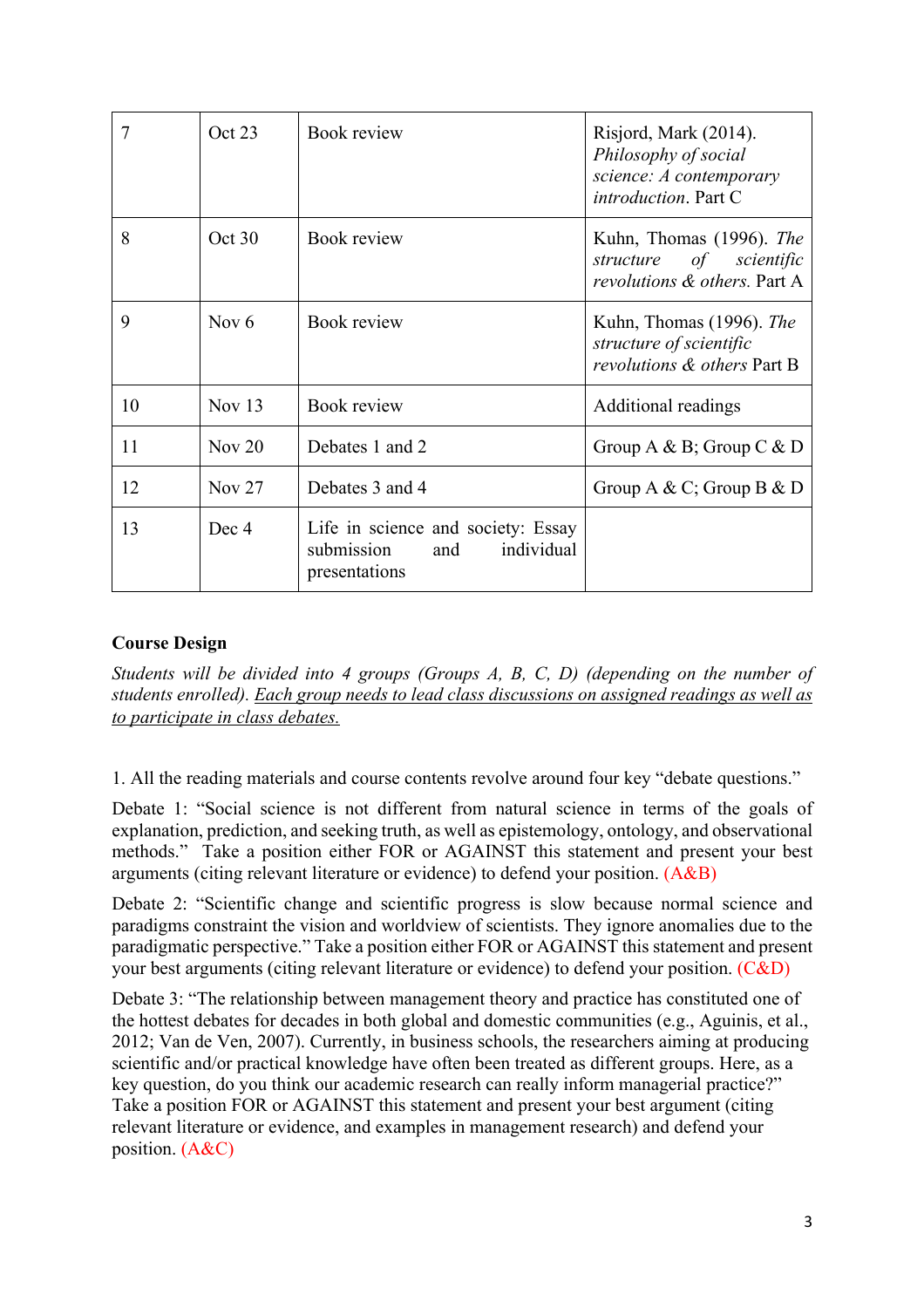Debate 4: "According to the value-free ideal, science should be judged on epistemic values alone. Social (or contextual) values should be avoided and are unnecessary to guide good science." Take a position FOR or AGAINST this statement and present your best argument (citing relevant literature or evidence, and examples in management research) and defend your position. (B&D)

#### 2. Course schedule

#### **Week 1: Introduction**

In this introductory lecture, we will briefly introduce some key concepts related to the philosophy of science. We will also elaborate the course design and course requirements.

#### **Week 2: Individual preparation**

Students are expected to get the required books and do initial readings.

#### **Week 3-10: Book review**

One of the key requirements is that in Weeks 3-9, students are required to read three books and write five book reviews (1,000 words each). Students should demonstrate that they have a basic understanding of these classic readings. Students must submit their book review before 11pm on Thursdays before we talk about the specific book and chapters (i.e., 24/9, 8/10, 15/10, 22/10, and 5/11).

### **Week 3: Okasha, Samir (2002).** *Philosophy of science: A very short introduction***. New York: Oxford University Press. Book Review Assignment 1.**

In your book review, you should read the following chapters and try to present your understanding of the fundamental question: What is science?

- $\circ$  Okasha, Chapter 1 What is science (A)
- $\circ$  Okasha, Chapter 2 Scientific reasoning (B)
- $\circ$  Okasha, Chapter 3 Explanation in science (C)
- $\circ$  Okasha, Chapter 4 Realism and anti-realism (D)

#### **Week 4: No class. The day following the Mid-autumn festival.**

#### **Week 5: Risjord, Mark (2014).** *Philosophy of social science: A contemporary introduction***. New York: Routledge. Part A. Book Review Assignment 2.**

In your book review, you should read the following chapters and try to present your view on: Is social science a science?

- $\circ$  Risjord, Chapter 1 Introduction to philosophy of social science (B)
- $\circ$  Risjord, Chapter 2 Objectivity, values, and the possibility of a social science  $(C)$
- $\circ$  Risjord, Chapter 3 Theories, interpretations, and concepts (D)
- $\circ$  Risjord, Chapter 4 Interpretive methodology (A)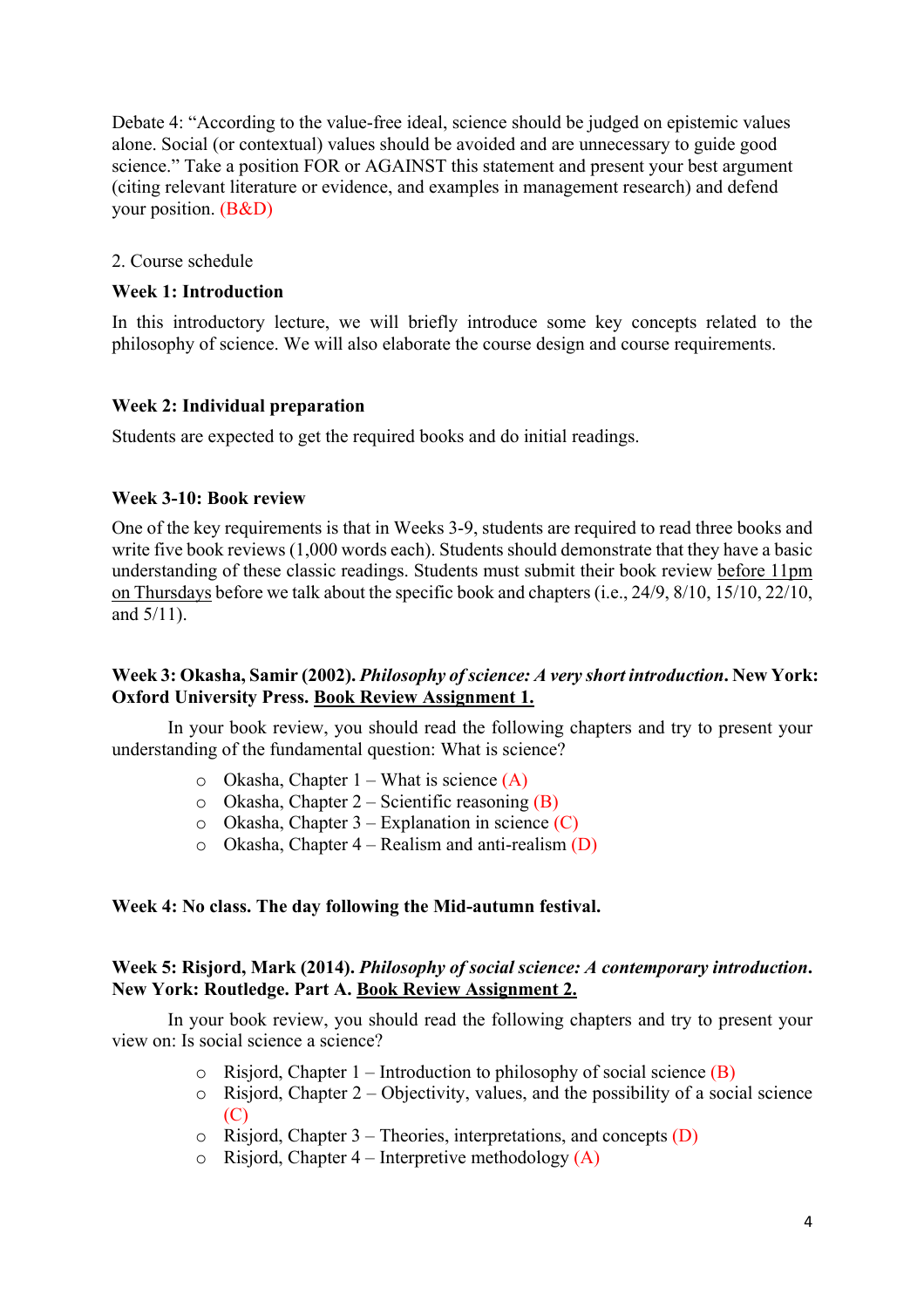# **Week 6: Risjord, Mark (2014).** *Philosophy of social science: A contemporary introduction***. New York: Routledge. Part B. Book Review Assignment 3.**

In your book review, you should read the following chapters and try to present your view on the same question (but with different evidence and arguments): Is social science a science?

- $\circ$  Risjord, Chapter 6 Reductionism: structure, agents, and evolution (A&B)
- $\circ$  Risjord, Chapter 7 Social norms (C&D)

# **Week 7: Risjord, Mark (2014).** *Philosophy of social science: A contemporary introduction***. New York: Routledge. Part C. Book Review Assignment 4.**

In your book review, you should read the following chapters and try to present your view on the same question (but with different evidence and arguments): Is social science a science?

- $\circ$  Risjord, Chapter 9 Causality and law in the social world.(A&C)
- $\circ$  Risjord, Chapter 10 Methodologies of causal inference (B&D)

### **Week 8: Kuhn, Thomas (1996).** *The structure of scientific revolutions.3rdedition.* **Chicago: The University of Chicago Press. (ISBN: 0-226-45808-3, paper) Part A**

In your book review, we want you to read the following materials and focus on this question: How does science advance knowledge?

- $\circ$  Kuhn, Chapter 2 & 3 The route of normal science Kuhn; The nature of normal science (C)
- $\circ$  Kuhn, Chapter 4 & 5 Normal science as problem solving; The priority of paradigms (D)
- $\circ$  Kuhn, Chapter 6 & 7 Anomaly and emergence of scientific discoveries; Crisis and  $\dots$  (A)
- $\circ$  Kuhn, Chapter 8 & 9 Response to crisis; Nature and necessity of scientific revolution (B)

# **Week 9: Kuhn, Thomas (1996).** *The structure of scientific revolutions.3rdedition.* **Chicago: The University of Chicago Press. (ISBN: 0-226-45808-3, paper) Part B. Book Review Assignment 5.**

In your book review, we want you to read the following materials and focus on this question: How does science advance knowledge?

- $\circ$  Kuhn, Chapter 10 & 11– Revolution as change of world view; The invisibility of revolution (D)
- o Popper, Conjecture and refutation. In Godfrey-Smith, P. 2003. Chapter 4 An introduction to the philosophy of social science: Theory and reality. The University of Chicago Press. (A)
- o Lakatos, Lauden, Feyerabend. In Godfrey-Smith, P. 2003. Chapter 7. An introduction to the philosophy of social science: Theory and reality. The University of Chicago Press.(B)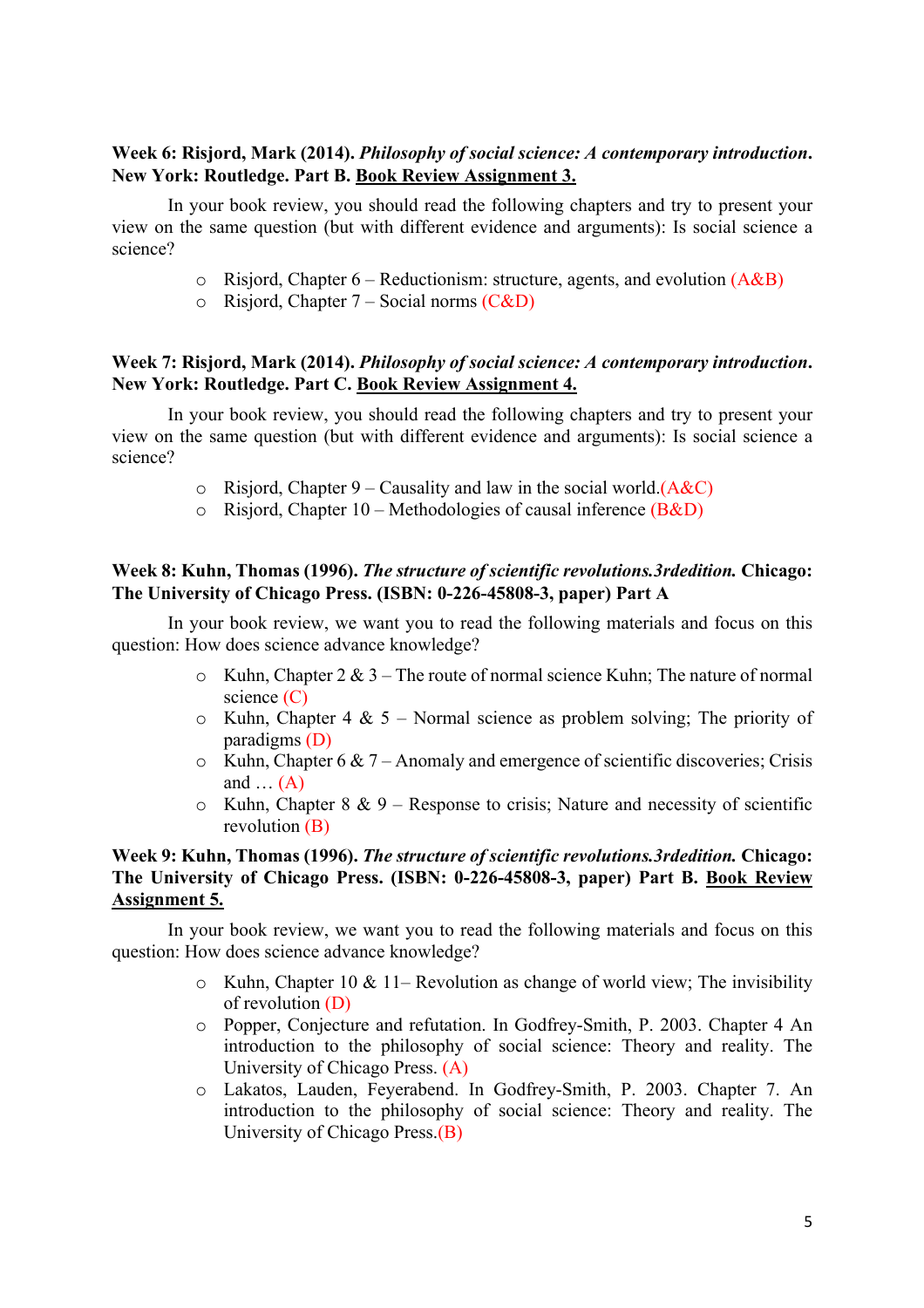o Ghoshal, S. 2005. Why bad management theories are driving out good management practices. *Academy of Management Learning & Education*. 4(1): 75-91. (C)

# **Week 10: Additional readings**

- o Bettis, R.A., Ethiraj, S., Gambardella, A., Helfat, C. and Mitchell, W. 2016. Creating repeatable cumulative knowledge in strategic management. *Strategic Management Journal*, 37(1): 257-261. (A)
- o Davis, J.F. 2015. Editorial essay: What is organizational research for? *Administrative Science Quarterly*. 60(2): 179-188. (A)
- o Douglas, H. 2009. Chapter 4 The moral responsibilities of scientists. *Science, policy, and the value-free ideal*. University of Pittsburgh Press.
- $\circ$  Douglas, H. 2014. The moral terrain of science. (B)
- o Hambrick, D. 2007. The field's devotion to management theory. *Academy of Management Journal:* 1346-1351.(B)
- $\circ$  Merton, R., 1973. The moral structure of science. $(C)$
- o Pfeffer, J. 1993. Barriers to the advance of organizational science: Paradigm development as a dependent variable. Academy of Management Review, 18: 599-620.(C)
- o Tsui, A.S. 2016a. Reflections on the so-called value-free ideal: A call for responsible science in the business schools. Cross Cultural and Strategic Management Journal, 23(1): 4-28.(D)
- o Responsible research in business and management, 2018 (download from rrbm.network). (D)

# **Week 11: Debates**

### **Debate 1**

- Debate1: "Social science is not different from natural science in terms of the goals of explanation, prediction, and seeking truth, as well as epistemology, ontology, and observational methods." Take a position either FOR or AGAINST this statement and present your best arguments (citing relevant literature or evidence) to defend your position.
- Two groups should debate on the above topic, based on (but not limited to) readings on Weeks 3, 5, 6, & 7.

# **Debate 2**

- Debate 2: "Scientific change and scientific progress is slow because normal science and paradigms constraint the vision and worldview of scientists. They ignore anomalies due to the paradigmatic perspective." Take a position either FOR or AGAINST this statement and present your best arguments (citing relevant literature or evidence) to defend your position.
- Two groups should debate on the above topic, based on (but not limited to) readings on Week 8 & 9.

### **Week 12: Debates**

**Debate 3**